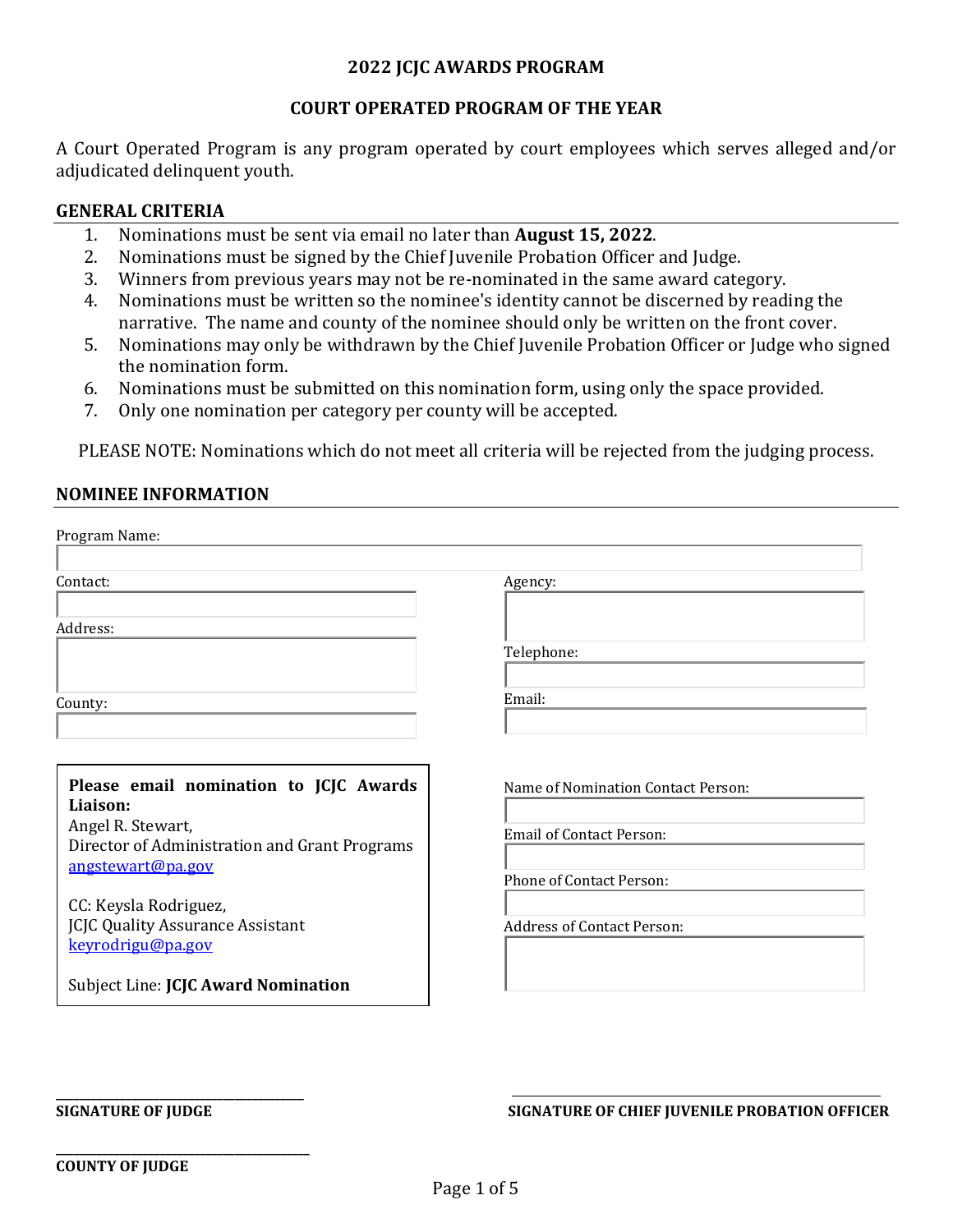# **NOMINATION**

I. Describe the program, including goals and objectives of the program. (30 points)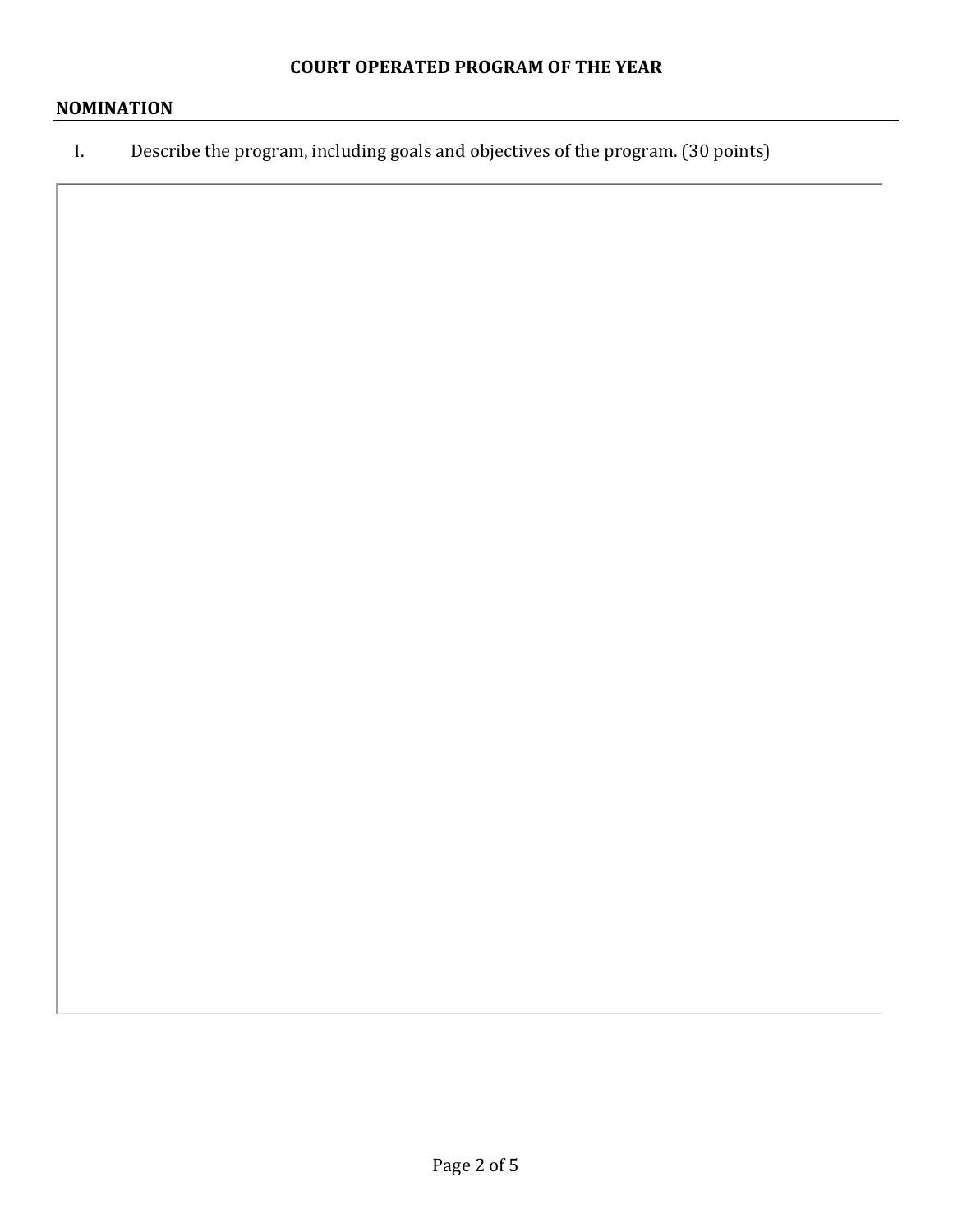### **COURT OPERATED PROGRAM OF THE YEAR**

II. Describe the most important creative aspects of the program and how they are supporting Balanced and Restorative Justice through the use of evidence-based practices and the advancement of Pennsylvania's Juvenile Justice System Enhancement Strategy. (40 points)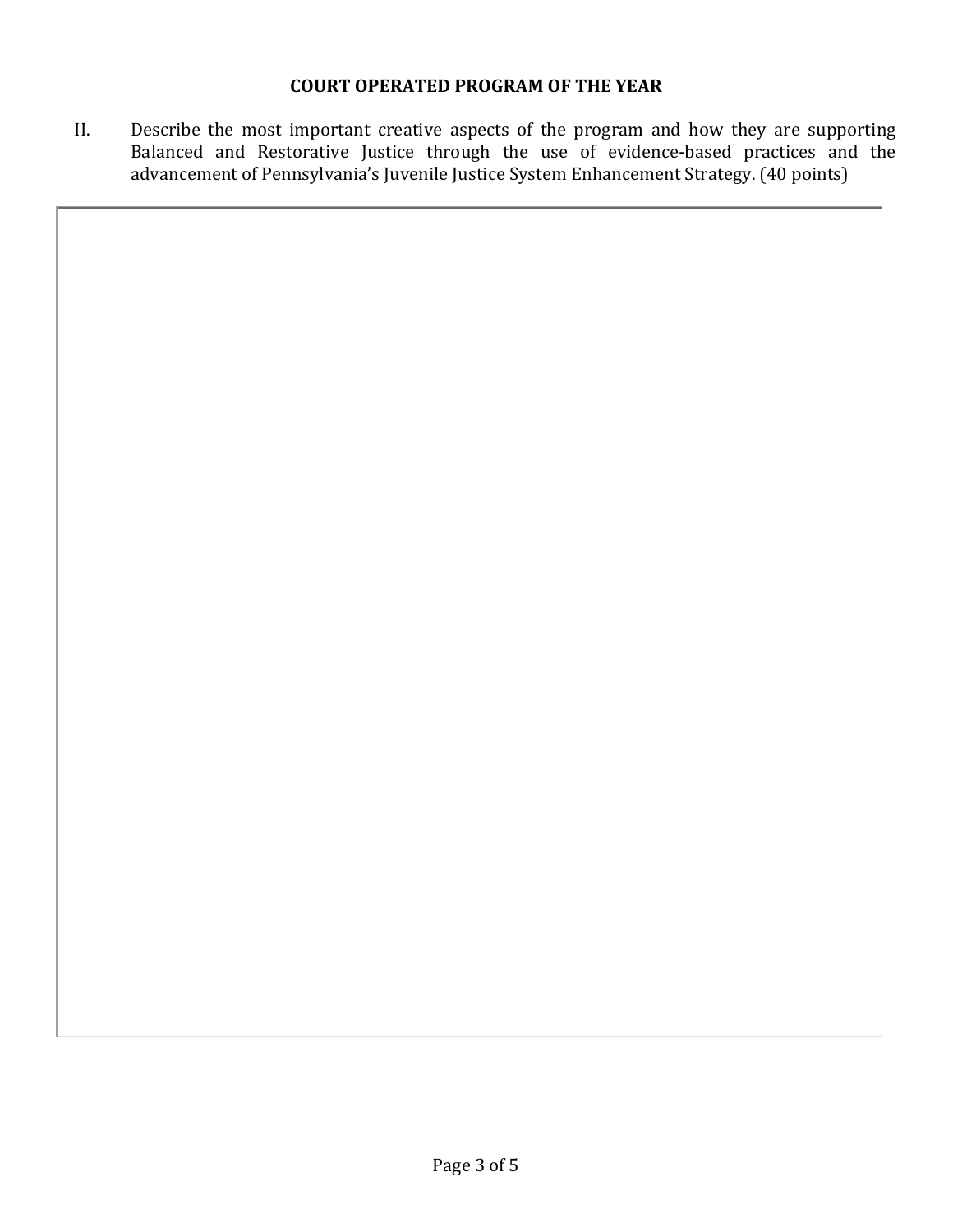## **COURT OPERATED PROGRAM OF THE YEAR**

III. Describe (Do not list) the program outcomes achieved regarding the goals and objectives and impact on the community, using data where applicable to support your nomination. (30 points)